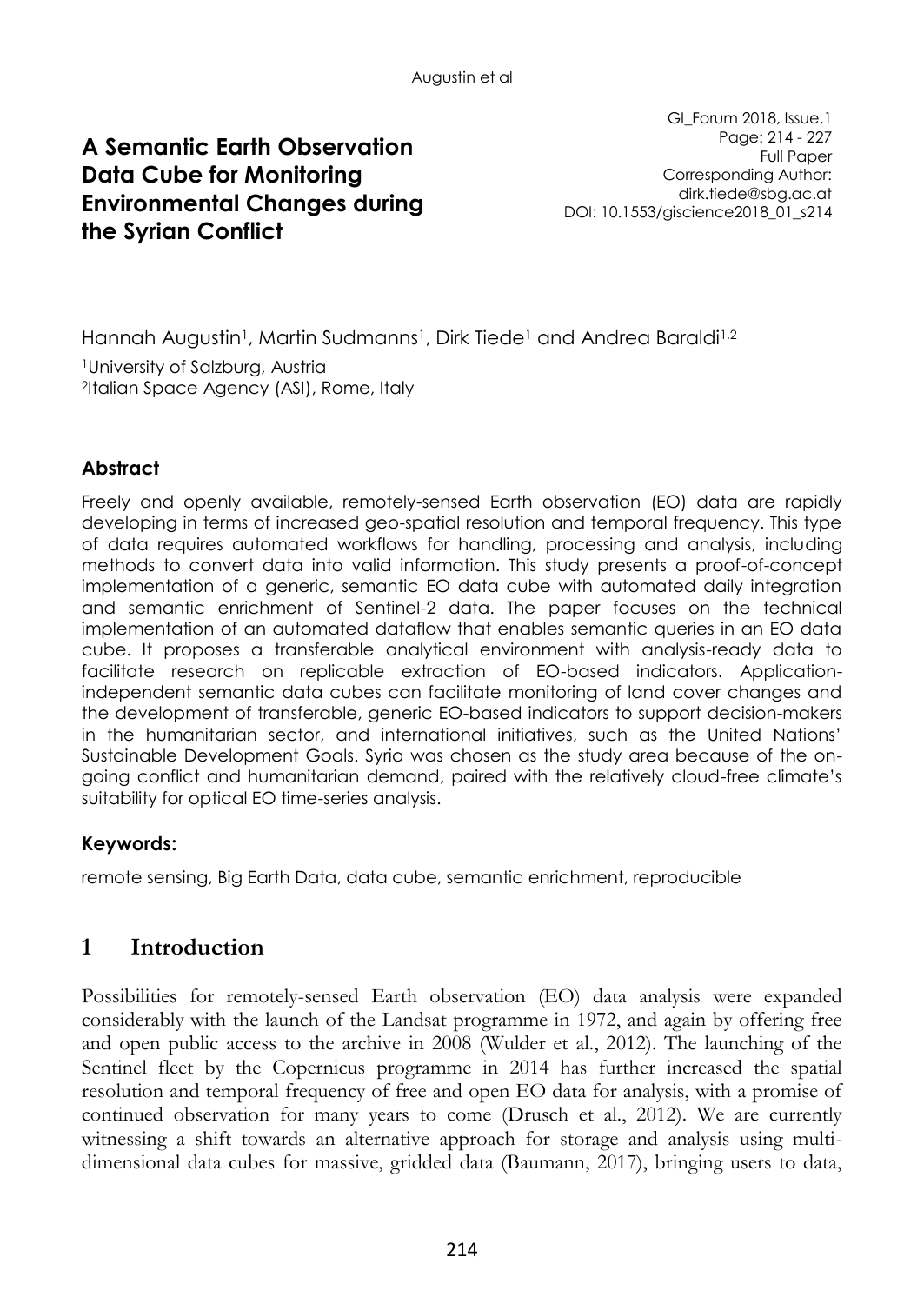rather than data to users. Google Earth Engine is another approach that is also bringing users to data. This enables access to massive amounts of geo-spatio-temporal data that are ready for analysis. Even in the isolated case of Sentinel-2, automated workflows are necessary to handle approximately 3.4TB of data captured every day (ESA, 2017), not to mention fusion with other similar sensors (e.g. Landsat) or integration with different datasets (e.g. radar, digital elevation models, socio-economic data).

Thanks to the consistent global coverage of free and open EO data, independent of political borders, EO data are ideal sources of evidence for generating useful information products to support decision-makers. This is especially the case when EO data sources are combined or integrated with additional sources, including non-EO ones. For example, night-time light EO data integrated with the Joint Research Centre's Global Human Settlement Layer (GHSL) and disaggregated population data were used to assess the humanitarian impact of the Syrian conflict (Corbane et al., 2016).

Indicator extraction from EO data is often necessary because the spatial resolution and acquisition frequency of EO data do not allow direct measurements of many objects or events on Earth (i.e. mixed pixels or relatively slow events). In the case of optical EO data, objects cannot be measured directly at all (e.g. pixels with similar reflectance values can represent different objects, surfaces, etc.). Non-physical entities (e.g. political boundaries) also cannot be directly measured. EO-based indicators can complement indicators or reports from other in-situ sources. Possibilities for the extraction of EO-based indicators are much more diverse if initial, generic semantic enrichment is applied, e.g. automatic spectral categorization (i.e. preliminary classification) into classes equal or inferior to land cover classes. Image understanding in the context of remote sensing is envisioned to include automated land cover classification, for which pre-classification would be a first step (Baraldi & Boschetti, 2012). Increased inclusion of such semantics transforms EO images into meaningful information in an automated way and allows queries through time, within a data cube model, for a plethora of target indicators.

Current setups of reproducible research for EO data cubes require significant time and financial investment and are limited to larger institutions, but this might change once appropriate technological development has been achieved. The importance of reproducible, transferable, interoperable, automated and repeatable workflows to process, handle and analyse massive EO data is becoming more apparent in a now data-rich world. With so much big data, it makes sense to avoid application-specific data (pre-)processing, which contradicts many big data principles. At the time of writing, three national-level Open Data Cube (ODC) implementations are operational, seven are in-development and twenty-nine are under review. The Committee on Earth Observation Satellites (CEOS) has set a goal of twenty operational national-scale data cubes by 2022 (ODC, 2017). One notable example is a framework for live monitoring of the Earth's surface (LiMES) proposed by Giuliani, Dao, et al. (2017), who are involved with the Swiss Data Cube (SDC) (Giuliani et al., 2017). The SDC is one of the operational national-level ODC implementations (Lewis et al., 2017). LiMES identified one of their main challenges in building a framework to be the turning of data into understandable information products.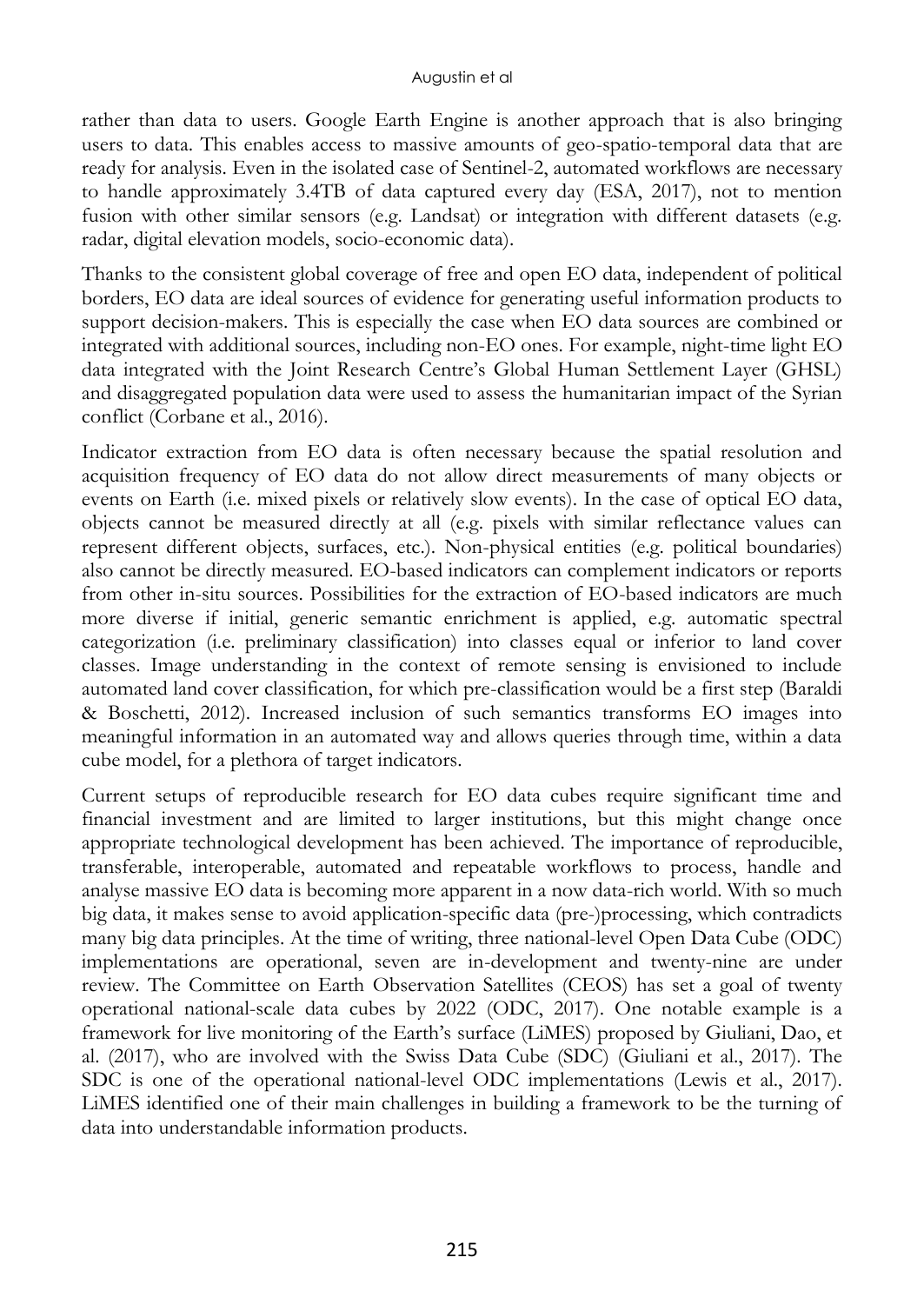The semantic EO data cube presented in this study suggests a fully automated framework not only for storing data, but also for their preliminary classification as building blocks for semantic analyses allowing information production. This automated, reproducible framework is one example for handling and analysing massive EO data, and demonstrates the benefits of automated, knowledge-based semantic enrichment for environmental change detection and EO-based indicator extraction for various thematic domains.

# **2 Data, theory and methods**

### **Sentinel-2**

The European Earth observation programme, Copernicus, operates downstream services and owns the Sentinel satellite fleet, which is connected to other sensors called 'contribution missions'. The Sentinel-2 satellites are equipped with a multi-spectral instrument (MSI) observing 13 spectral bands (443nm–2190nm). A swath width of approximately 290km is captured with spatial resolutions ranging from 10m to 60m: three visible bands and one nearinfrared band (10m); six red-edge/shortwave-infrared bands (20m); and three atmospheric correction bands (60m).

Currently, two Sentinel-2 satellites continuously and systematically collect observations – Sentinel-2A and 2B, launched on 23 June 2015 and 7 March 2017, respectively. The nominal average revisit time at the equator is every 5 days, with more frequent data capture towards the poles. Data are processed and provided by the European Space Agency (ESA) as level-1C (L1C), which includes radiometric calibration to top-of-atmosphere (TOA) reflectance and geometric corrections (e.g. orthorectification and spatial registration). L1C scenes are available as granules (i.e. tiles), approximately 100km by 100km, containing around 500MB of data.

#### **Area of interest**

The study area is located in northwestern Syria, along the border with Turkey, and is covered by three adjacent Sentinel-2 granules (37SBA, 37SCA, 37SDA), over an area of more than 30,000km2 (latitudes 36.01°-37.05°N; longitudes 35.67°-39.11°E), as depicted in Figure 1. These three granules are provided in the same projection (UTM zone 37N, EPSG: 32637). All Sentinel-2 L1C scenes available on the Copernicus Open Access Hub for these granules are included in the data cube, resulting in a dense time-series beginning 28 June 2015 until the most recent scenes (i.e. at the time of writing, 31 January 2018), a total of 479 Sentinel-2 scenes. These granules are captured by two Sentinel-2 relative orbits (78 and 121), resulting in temporally denser data where the orbits overlap (see Figure 1).

The study area's data characteristics indicate suitability for optical time-series analyses. According to the Köppen-Geiger classification, the climate is mostly warm Mediterranean (Csa) in the western part of the study area, transitioning into warm and semi-arid (BSh) towards the east (Peel, Finlayson, & McMahon, 2007). The annual average cloud-cover percentage, extracted from ESA's L1C metadata, also decreases from west to east. The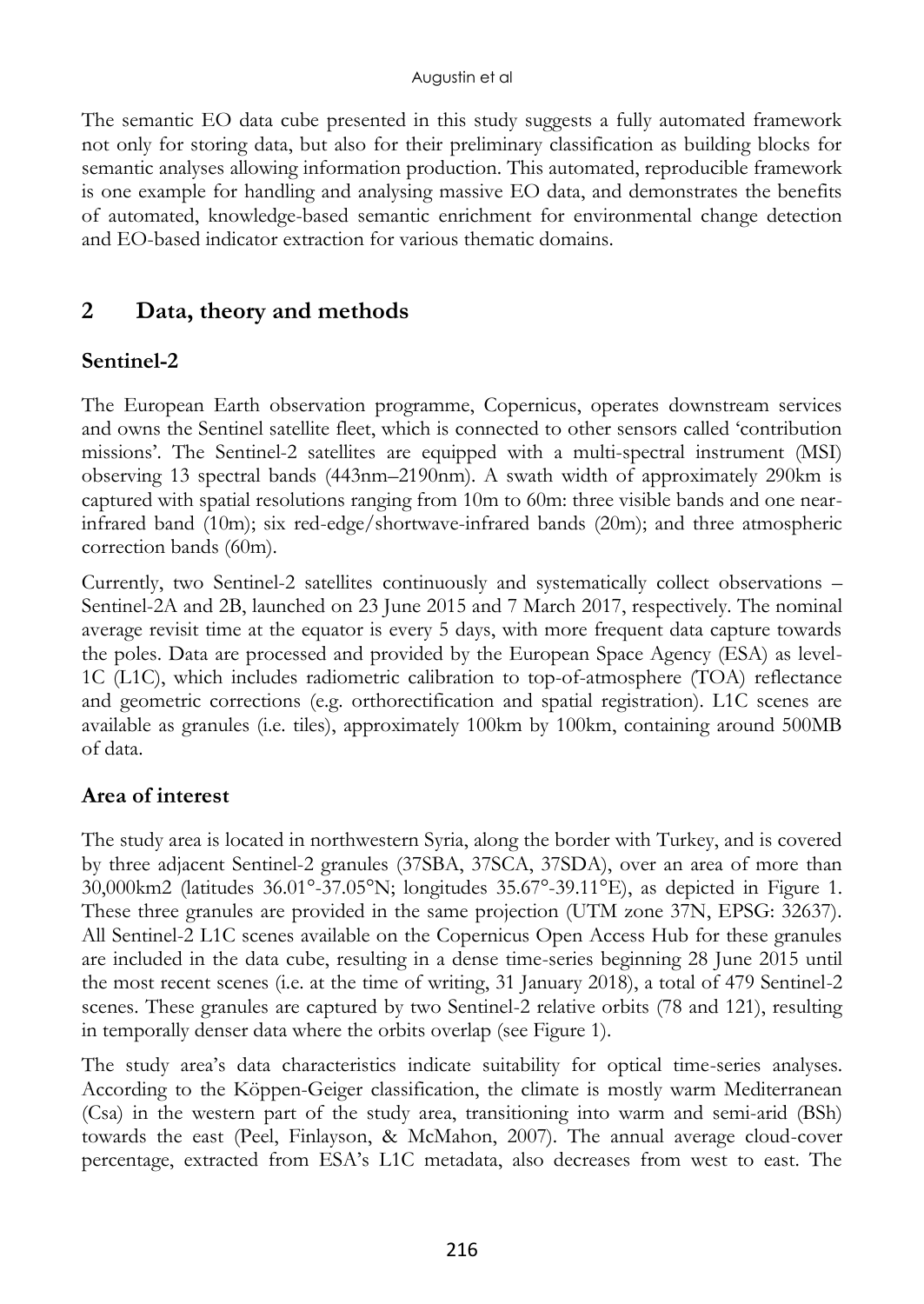majority of scenes acquired from May to October have a cloud-cover percentage below 10%, while otherwise generally ranging between 20% and 40%.



**Figure 1:** Overview of study area with Sentinel-2 relative orbits based on simplified acquisition swaths, showing an approximate orbit overlap in purple.

## **Preliminary classification**

Image pre-classification is an initial classification of remotely-sensed images for use in imageunderstanding workflows. Spectral-based image pre-classification, as implemented by the Satellite Image Automatic Mapper<sup>TM</sup> (SIAM<sup>TM</sup>, release 88v7), divides the feature space of a multi-spectral image into semantic semi-concepts using a knowledge-based approach, in contrast to data-driven approaches (e.g. supervised classification) (Baraldi et al., 2010a; Baraldi, 2011, 2018). A physical, model-based decision-tree using a priori knowledge of spectral profiles is applied to each pixel for the spectral categorization. Assuming images are calibrated to a minimum of TOA reflectance, these semi-concepts are comparable and therefore transferable between multiple images and optical sensors without any additional user-defined parametrization (i.e. the process is fully automatic).

According to Marr (1982), human vision begins with a pre-attentive first stage. The output is a symbolic primal sketch, including both a raw and a final version. The raw primal sketch is pure spectral differentiation of grey shades and colour tones, and the final primal sketch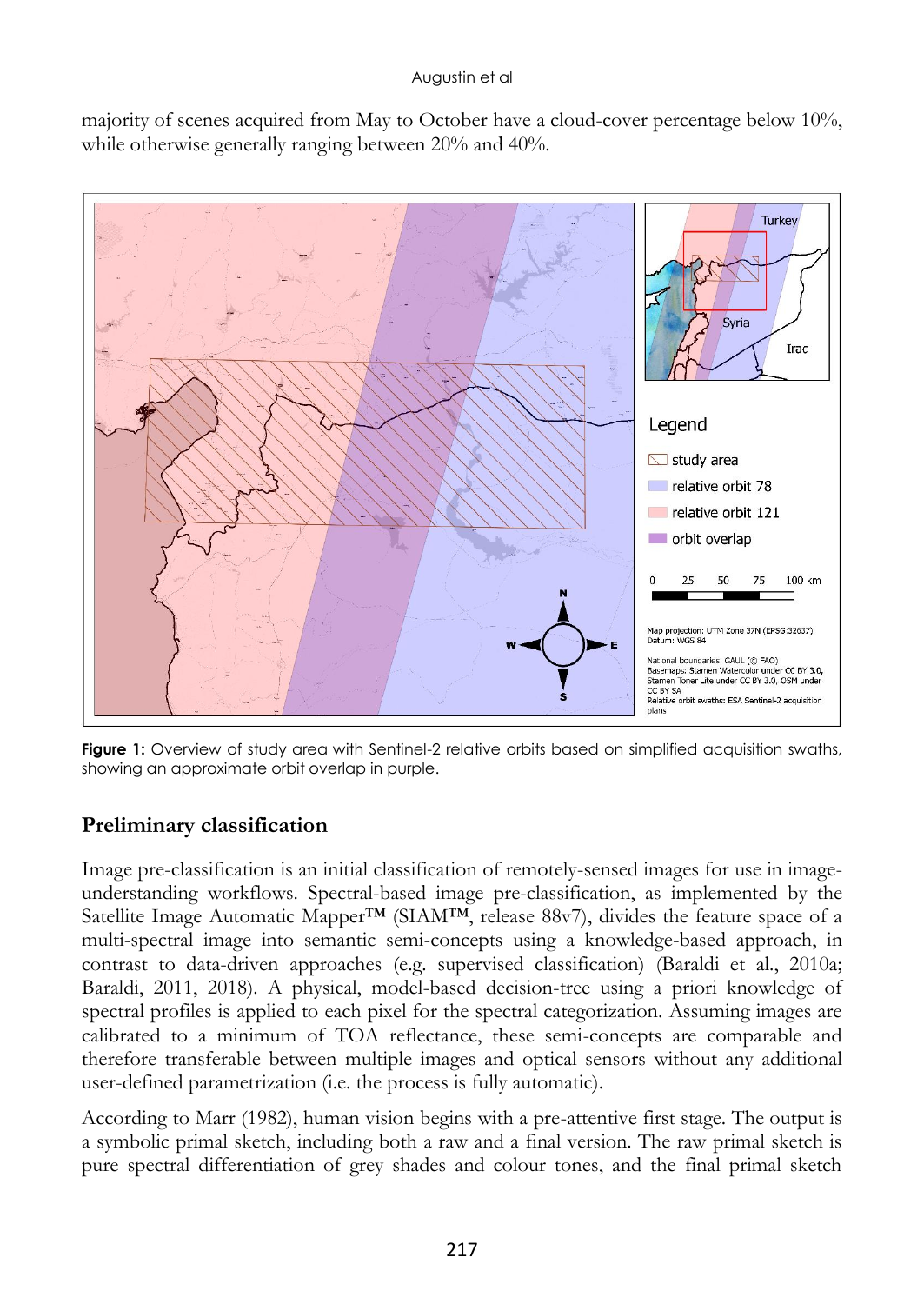groups similar shades and tones. Pre-classification is a primal sketch in Marr's sense, where semi-concepts are groups of spectrally similar pixels.

Semi-concepts are considered semi-symbolic in that they are an initial step in connecting sensory data (i.e. pixel values) to symbolic, semantic classes (Baraldi & Boschetti, 2012). They require further context, analysis or additional information to classify pixels into symbolic classes, such as land-cover classes. More general to more detailed semi-concepts may be considered a sort of multi-scale segmentation (Baraldi & Boschetti, 2012). Our implementation uses multiple semantic semi-concept granularities generated by SIAM™ to enable semantic queries (Baraldi, 2018).

## **Open Data Cube initiative**

The Open Data Cube (ODC) initiative evolved from the Australian Geoscience Data Cube (AGDC) with the objective of providing a means to store, manage and analyse large volumes of EO data. The initiative has three goals: (i) increase the impact of EO; (ii) build a user community; and (iii) provide free and open software, including documentation (CEOS, 2017). Since CEOS is one of the founding members, the initiative seeks to align EO with overarching international agendas, such as the United Nations Sustainable Development Goals (SDGs). By fostering continental- and global-scale applications, the ODC initiative aims to improve decision-makers' use of EO-based information.

In following the data cube paradigm, ODC is conceptually comparable to array databases such as rasdaman (Baumann et al., 1998) and SciDB (Stonebraker et al., 2013), or database extensions such as SciQL (Kersten et al., 2011; Zhang et al., 2011). Indexing generates a metadata database including the location and properties of EO data, while ingestion generates its own data storage as NetCDF files. In both cases, the logical view offered to the user is a multi-dimensional data cube. Access is provided either by a Python application programming interface (API), e.g. usable in a Jupyter notebook (Kluyver et al., 2016), or by the ODC Web-based user interface. While a detailed review goes beyond the scope of this paper, the ODC has been selected because the data cube paradigm is best suited for the application, the technology has been proven to be robust and scalable, and it allows for transferable approaches through its open source licence.

# **3 Implementation**

The automated workflow encompasses downloading Sentinel-2 data, re-formatting, preliminary classification with SIAM™ (i.e. information layer creation), indexing images, and ingesting information layers into an implementation of the ODC (Figure 2). This process runs automatically every day for each of the three study area granules. The result is daily incorporation of the most recently available data ready for analysis, including semantic queries. At the time of writing, 479 Sentinel-2 scenes from 28 June 2015 to 31 January 2018 have been processed.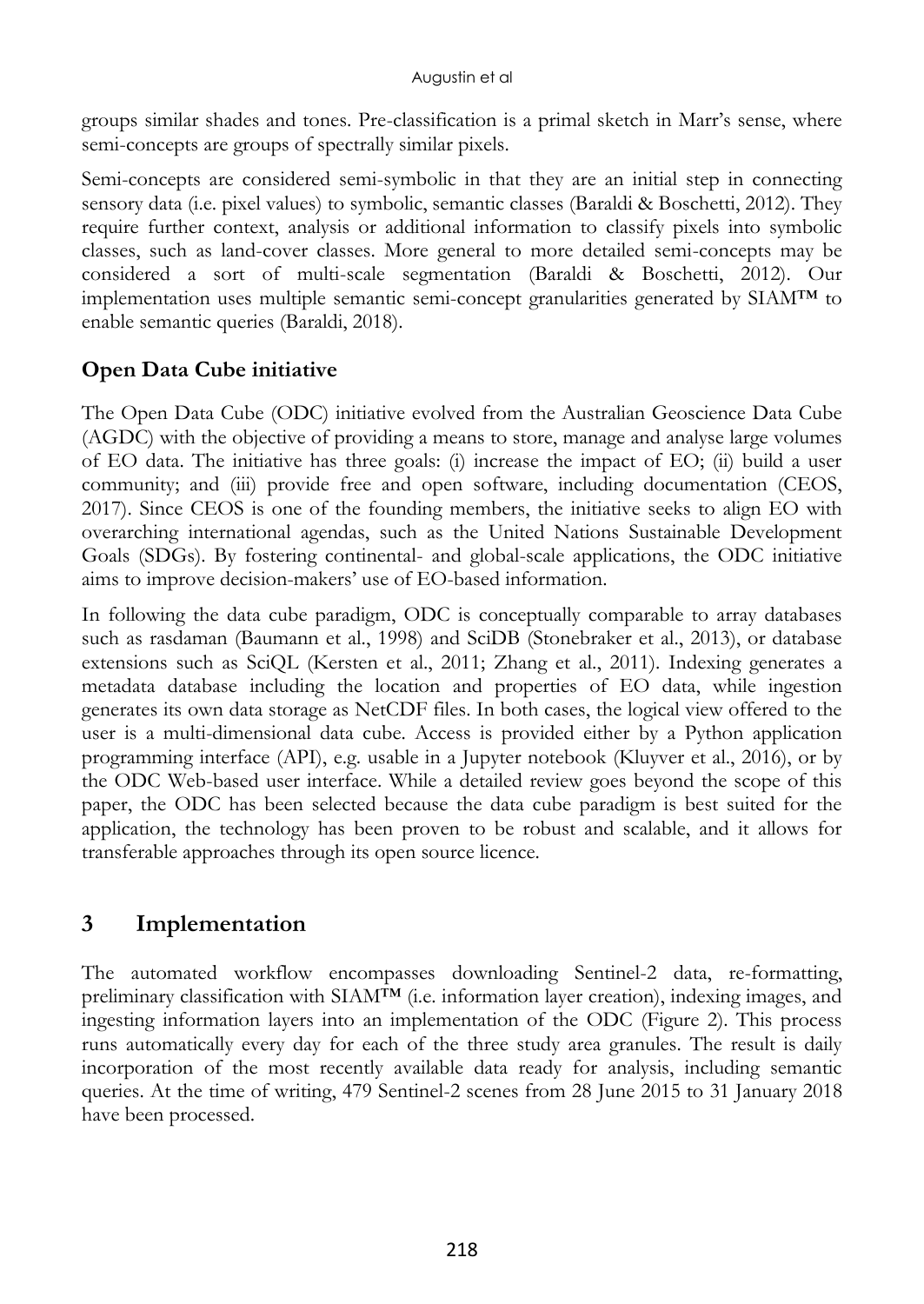## **Computing environment**

The hardware used for this implementation is a Red Hat Enterprise Linux 7 virtual machine, with 16 virtual central processing units (CPUs) at 2.5 GHz clocking, 31 GB random-access memory (RAM) and 3 TB of generic, all-use storage.

Two reproducible virtual conda environments for Python are used. Data download to processing with SIAM™ is automated using cron, Python scripts and a conda environment with Python 2.7.x, Scipy, Geospatial Data Abstraction Library (GDAL) and requests. Data cube indexing, ingestion, Python API access and resulting analysis are conducted with a conda environment recommended for ODC installations (Geoscience Australia, CSIRO, & NCI, 2017d). This Python 3.5.x environment includes the datacube, jupyter, matplotlib, Scipy, basemap and basemap-data-hires packages for working with existing Jupyter notebooks (CEOS-SEO, 2017) and ones created by the authors.

### **Image acquisition**

A command line interface (CLI) was implemented in Python, similar to the work of Olivier Hagolle (2018), to query the Copernicus Open Access Hub's API. Temporal restraints are set based on start and end times for data acquisition or ingestion to the hub. Spatial restraints can be set based on a point, polygon or granule name, the last of which is based on an inhouse API that returns the centre point of any existing Sentinel-2 granule by name. If this option is used, only the identified granule is downloaded from any matching results, including targeted extraction from older, multi-granule products in the archive, dating from before 6 December 2016. Results are automatically unzipped, and any products already located in the target directory are not downloaded again.

## **Data formatting for SIAM™**

Following complete and successful download, the necessary bands from each newly acquired Sentinel-2 scene are automatically re-formatted. SIAM™ is sensor-independent, but input data format requirements are based on Landsat for high-resolution data. Six bands – blue, green, red, near infrared and two medium infrared bands – are used (i.e. 2, 3, 4, 8, 11, 12). Bands 11 and 12 are resampled from 20m pixels to 10m using SciPy. Sentinel-2's MSI does not collect a thermal band, so a constant is used to ignore thermal decision rules in SIAM™. Based on the assumption that pixels with a value of 0 in any of the input bands contain no data and not a measured value of 0 (see discussion), a no-data mask is generated. Finally, the six Sentinel-2 bands of TOA reflectance values are converted to an 8-bit range, stacked in ascending order and saved in the ENVI data format for SIAM™ using GDAL.

#### **Information layer generation with SIAM™**

Automated generation of four semi-concept granularities (i.e. 18, 33, 48 and 96 semiconcepts) and four additional information layers has been implemented. The additional layers are: (1) a binary vegetation mask based on vegetation-related semi-concepts; (2) a pentanary haze mask, a discretised continuous sub-symbolic variable; (3) a greenness index,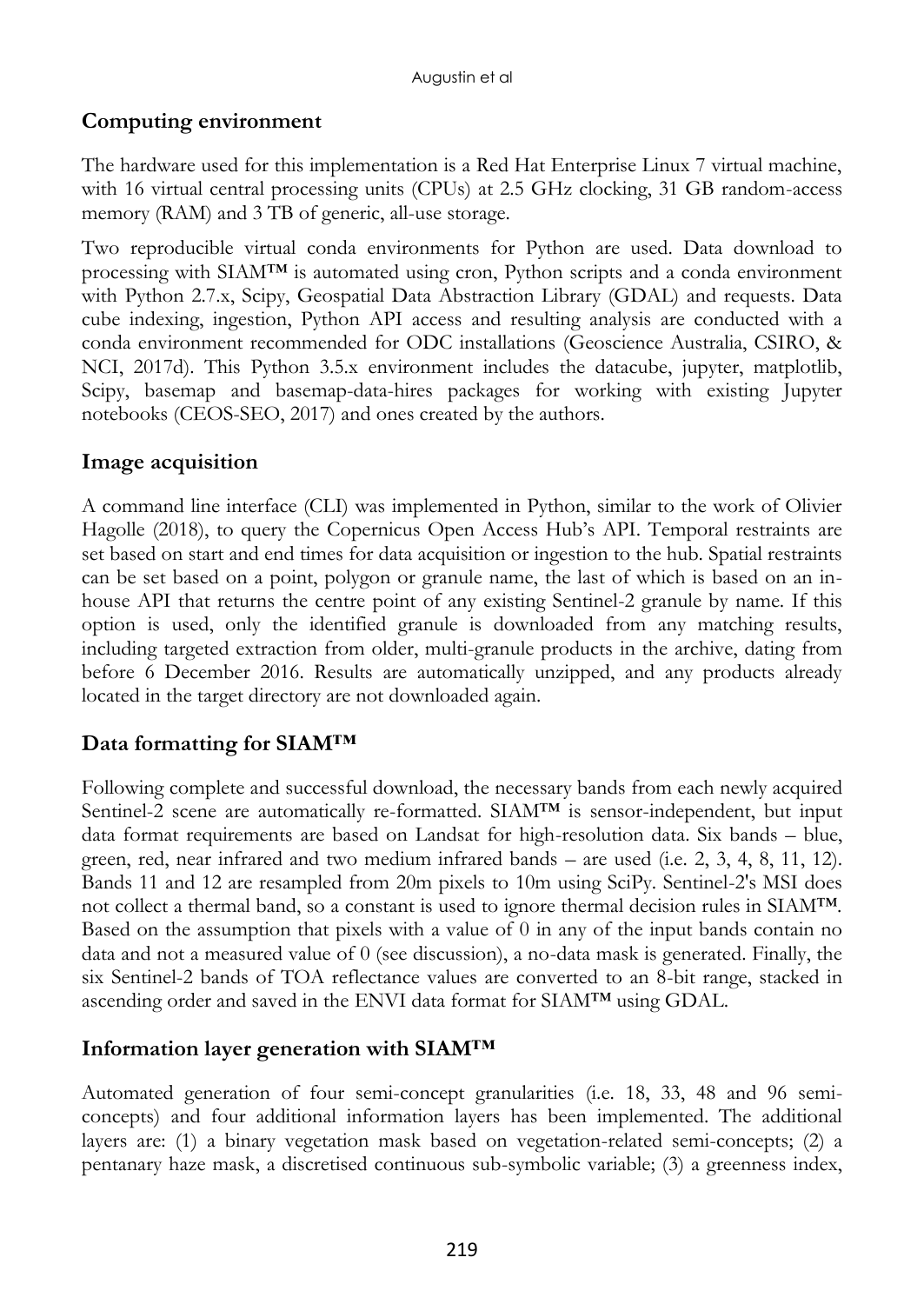i.e. (NIR / R) + (NIR / MIR1) – (Vis / MIR1) (Baraldi et al., 2010b; Baraldi, 2018); and (4) a panchromatic brightness image, a linear combination of all multi-spectral input bands. Processing of each Sentinel-2 scene takes approximately 5–6 minutes.

### **Indexing images and information layers**

A product description needs to be defined in the ODC implementation database in order to index data. Indexing links to externally stored data and is backed by PostgreSQL. Product descriptions identify metadata common to all datasets of that product (Geoscience Australia, CSIRO, & NCI, 2017b) and only need to be defined once.

Metadata necessary for indexing is automatically generated for each dataset. This has been implemented for Sentinel-2 and SIAM™-generated information layers by modifying existing Python scripts provided by ODC. This metadata includes spatio-temporal data extents, data format, projection, bands/layers, file paths relative to the metadata, and more. A copy of the source Sentinel-2 dataset's metadata is included in the information layer metadata to document provenance. Once metadata has been generated, indexing automatically follows using a Python script and the data cube's API.

### **Ingestion of information layers**

Once data have been indexed, they can be ingested, resulting in automated tiling of an indexed product into NetCDF files for more efficient access, creating a gridded time-series data cube (Geoscience Australia, CSIRO, & NCI, 2017c). The data cube API automatically creates a new product description, re-projects the data if necessary, tiles them accordingly, creates the necessary metadata and indexes them, with automatic checks to avoid duplication.

In this implementation, automated ingestion of information layers in 100km2 tiles (i.e. 10km by 10km by one time-step) occurs, keeping the original projection (i.e. UTM zone 37N, EPSG: 32637). At the time of writing, 58,477 tiles of ingested information layers have been created, a total of 144 GB.

# **Python API**

Once data have been indexed and ingested, they can be accessed using a Python API (Geoscience Australia, CSIRO, & NCI, 2017a). This API accesses data from a given indexed or ingested product for a defined spatio-temporal extent and returns a Dataset object defined by the xarray Python package. This Python object is a multi-dimensional, in memory, array with dimension names, and is used for further analysis (e.g. in Jupyter notebooks).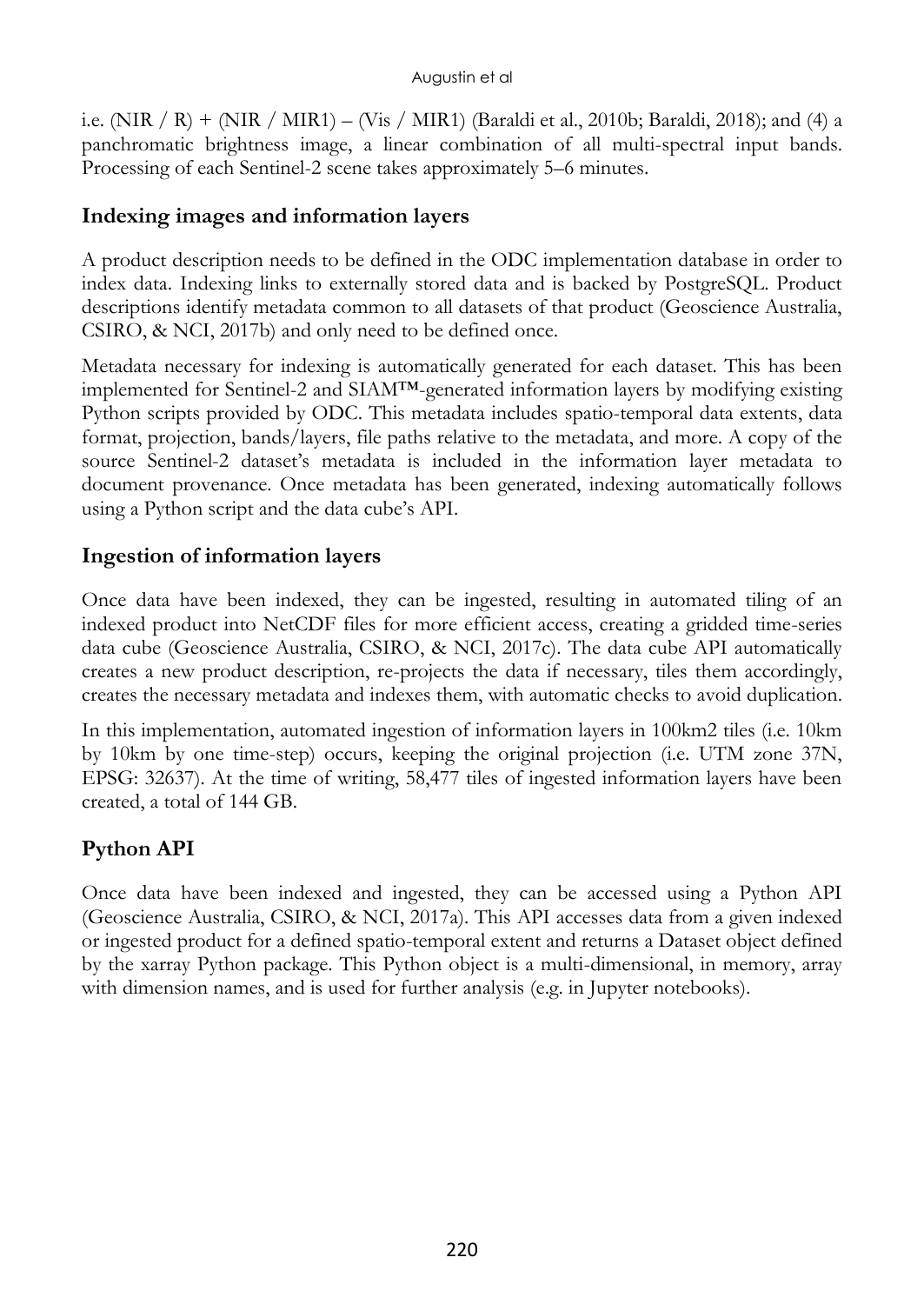

**Figure 2:** Automated workflow overview from download to queries and indicator extraction, the latter using the Python API.

# **4 Result and discussion**

### **Semantic data cube**

The largest benefit of the semantic data cube implemented here is that it fully automates data acquisition, semantic enrichment and access to data ready for analysis. Generic, applicationindependent semantic enrichment allows queries and EO-based indicator extraction for a variety of thematic tasks, and ensures reproducible results and repeatable analysis. An additional benefit of using  $SIAM<sup>TM</sup>$  is that it can be applied to data from multiple optical sensors, as long as they have been calibrated to TOA reflectance. Future incorporation of additional sensors would, in particular, expand the temporal extent of possible queries and analysis. Other EO data can also be incorporated (e.g. digital elevation model (DEM), gridded precipitation data) in order to further analysis possibilities.

One challenge is that processing using the Python API occurs predominantly in memory. This complicates implementation on the current hardware as it requires loading the complete dataset prior to analysis, which is a hardware limitation for smaller institutions. Even if many processes can be chunked, not all processes lend themselves to being divided, or they may produce similar but differing results (e.g. in the case of data-dependency in image-wide analyses).

A default exclusion of pixels with a value of 0 in any of the six Sentinel-2 bands used as input for SIAM™ (i.e. no-data masking) has been implemented because information about pixels not containing data for each band is not yet supplied with Sentinel-2 products. Even if the acquisition footprint is supplied in the metadata, each band's measurements at the edge of a swath are most often not perfectly aligned. Pixels with a measured value of 0 in any of the six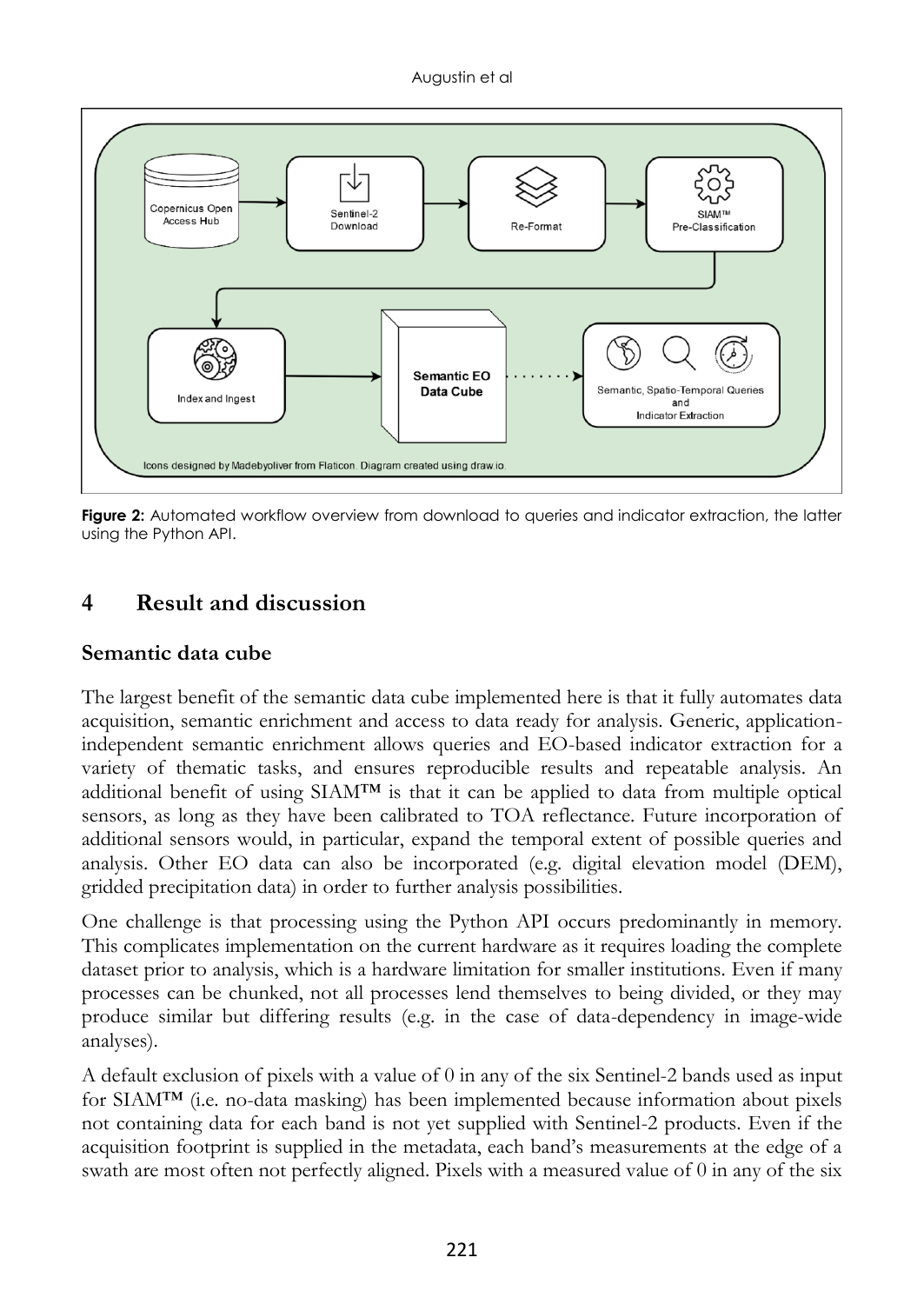bands are excluded from semantic enrichment to reduce faulty semi-concept assignment, for example at the edge of a swath. Nevertheless, the authors are aware that this assumption may occasionally exclude meaningful information (i.e. when a valid measurement has a value of 0). Querying to test this assumption can, however, be done within the existing implementation, since the original Sentinel-2 bands are also indexed in the data cube. This will be conducted in the future to better assess the ramifications of this assumption.

## **Applications**

Many new applications exist or are being envisioned for EO data cubes. These applications range from creating custom mosaics or composites (i.e. most recent cloud-free over a userdefined time span, seasonal composites), to various time-series analyses. Much research has been invested in looking at the dynamics of water. Surface water is a feature that can be relatively well differentiated from other types of land cover, using radar or optical data sources. Mueller et al. (2016) analysed 25 years of Landsat data using an implementation of the ODC, calculating a pixel-based normalized percentage of water detection, excluding nodata and clouds. Figure 3 demonstrates a similar method applied to the semantic data cube implemented here, but using water-like semi-concepts from SIAM™ instead of the Australian water-detection algorithm (i.e. Water Observation from Space). Here, pixels masked as no-data as well as cloud-like and unclassified semi-concepts have been excluded from the analysis, such that only pixels deemed to be clear observations are included and considered valid. It shows the normalized percentage of water semi-concept pixels related to other valid semi-concepts (e.g. vegetation-like) from 31 January 2016 to 31 January 2018. The percentage was obtained by analysing a total of 103 observations along the dimension of time.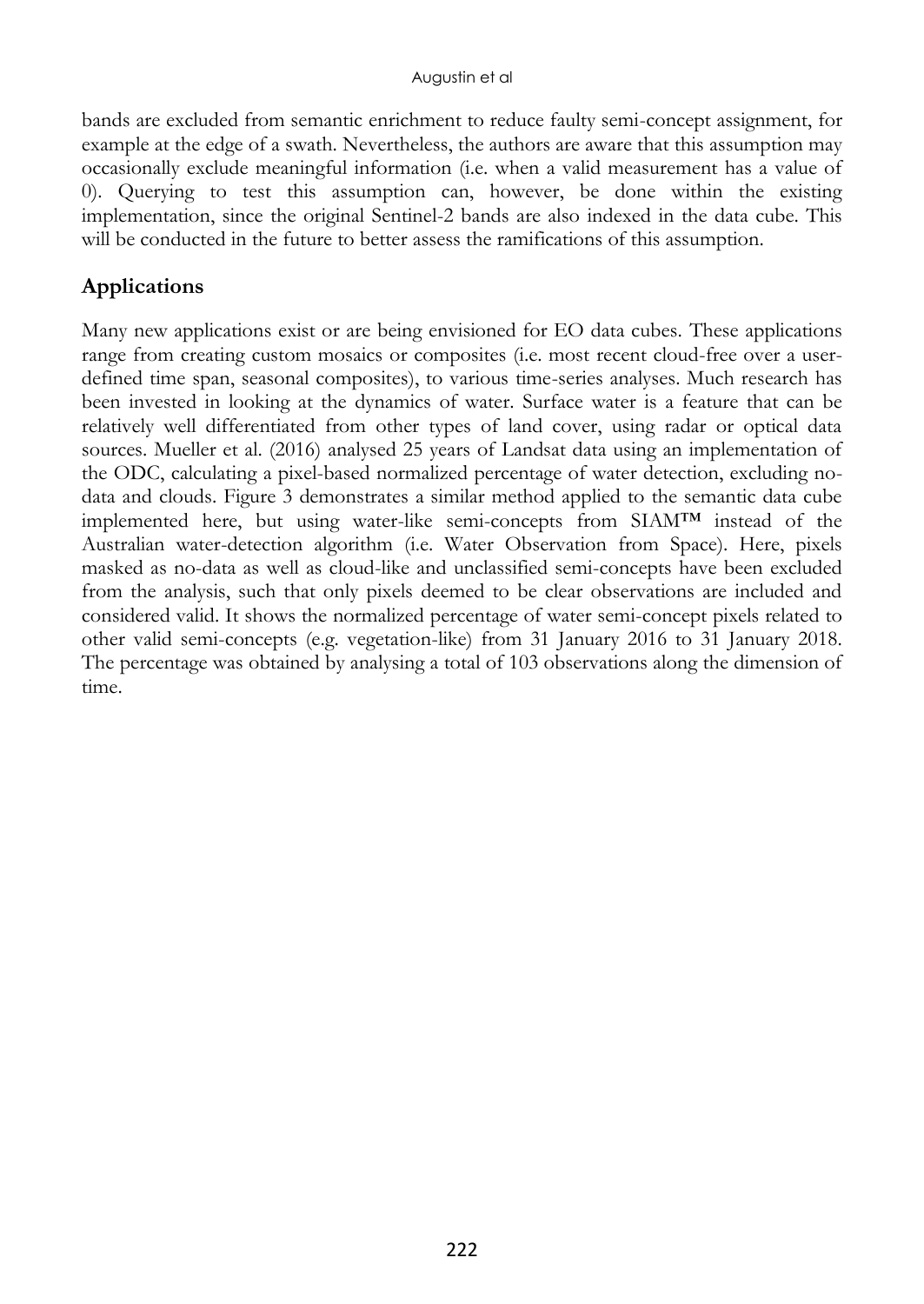

**Figure 3:** Normalized water detection based on water semi-concepts in Syria near the border with Turkey, excluding no-data, cloud-like and unclassified pixels, from 31 January 2016 to 31 January 2018 (103 time observations). Method similar to Mueller et al. (2016).

Pekel et al. (2016), in a similar application, carried out a global JRC study of water, but using Google Earth Engine. The most recent results available are from 2015, since results cannot be calculated in an automated way, unlike analysis using the Australian ODC and the ODC implementation featured in this paper. Pekel et al.'s results are, however, global.

In the implementation presented here, all of the application areas mentioned in the course of this paper and many more can be covered based on user-generated queries without requiring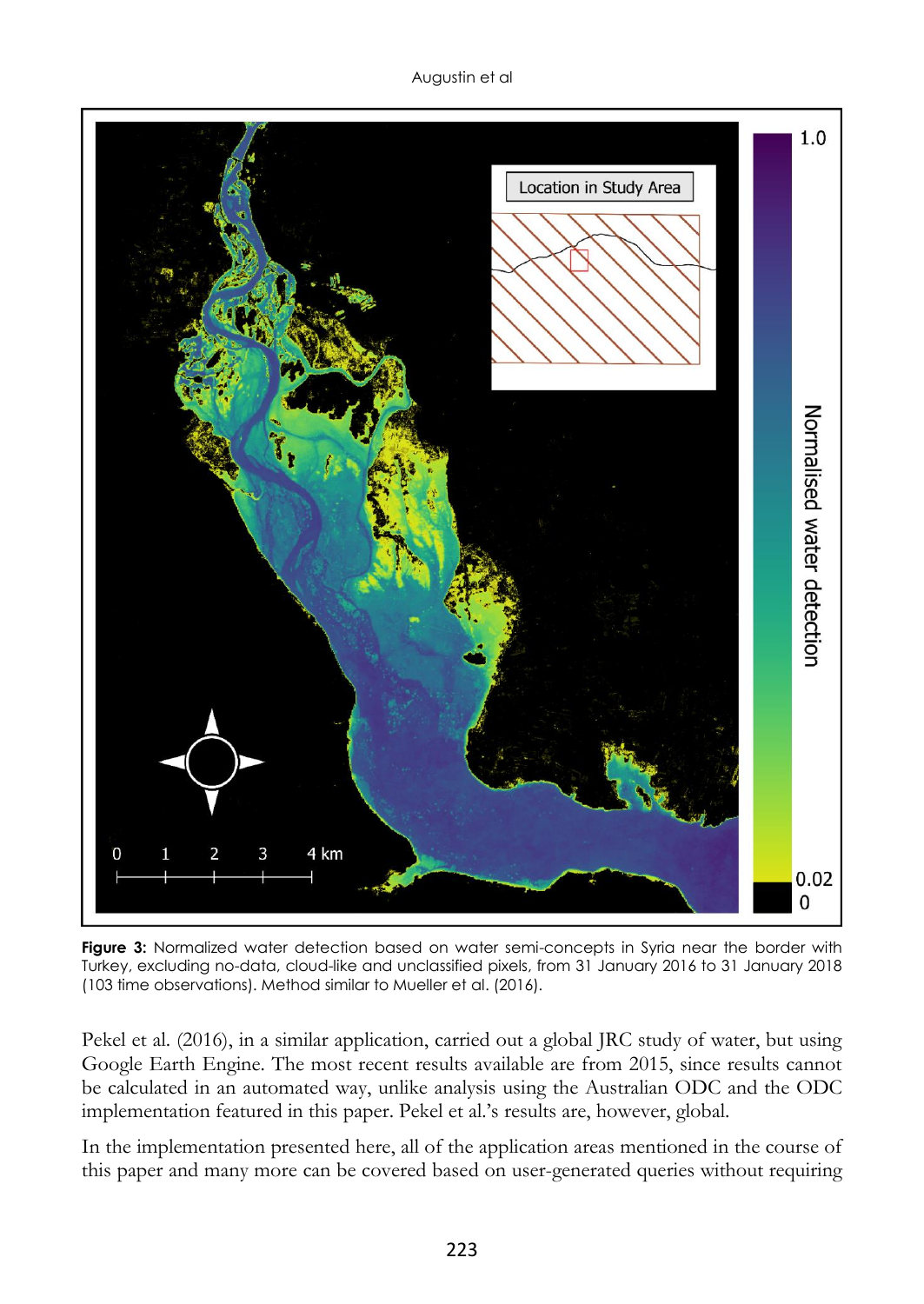the re-processing of the original data. The generic initial semantic enrichment in conjunction with flexible queries through time allows inferring new information layers or higher semantic levels (see Tiede et al., 2017).

One planned application of the approach presented here will complement and greatly extend an initial example based on Landsat data and SIAM™ semi-concepts by Tiede, Lüthje, & Baraldi (2014), which introduced automated post-classification change detection related to vegetation. More specifically, it focused on irrigated agriculture in Syria after the start of the on-going conflict as an indicator of conflict-related changes. This particular example could greatly benefit from access to an automated, reproducible data cube infrastructure, moving away from bi-temporal change towards incorporating data in a temporally dense way over the period of interest, either within one year, or between multiple years. Such a shift inherently moves in the direction of developing indicators based on various sources of evidence to support decision-making.

# **5 Conclusions**

Data cubes are on the rise as a viable solution for remotely-sensed big EO data storage and analysis. They allow users to access the same pre-processed data, supporting reproducible analysis, and facilitate analysis using dimensions beyond the spatial (e.g. time) as additional axes in the data cube.

The innovation presented here is the set-up of a semantic data cube, which, in contrast to existing data cubes, stores information together with the data, thus allowing ad-hoc semantic queries. This is made possible via a fully automated workflow, including generic semantic enrichment of data to information layers, which adds this functionality to the ODC. Exemplarily shown is the utilization of the semantic data cube for extracting surface water dynamics in a use case located in Syria. Due to the generic approach, the same pre-processed data can be queried for other EO-based indicator extraction in a wide variety of thematic domains. This avoids application- and data-specific classification algorithms commonly proposed in recent open data cube literature. With the availability of free and open data having high spatial resolution and temporal frequency, we expect a general movement away from bi-temporal change analysis to change through or utilizing time, rather than controlling for it, as has been seen in EO-data analysis up to now. This implementation enables multitemporal queries and analysis.

Indicator development based on dense EO time-series, or seasonal slices, is the next step to leveraging the potential of EO data, especially as data sources, such as Sentinel-2, are collected over periods of more than just a few years. Indicator extraction is necessary because the reflectance is only a proxy for detecting and identifying objects. This implementation can assist in detecting, monitoring, quantifying and even discovering new visible land-cover dynamics and processes (e.g. meandering rivers, ephemeral lakes, irrigated agriculture patterns or uncharacteristic vegetation removal), and offer evidence for supporting the requirements, actions and goals of multiple existing global initiatives.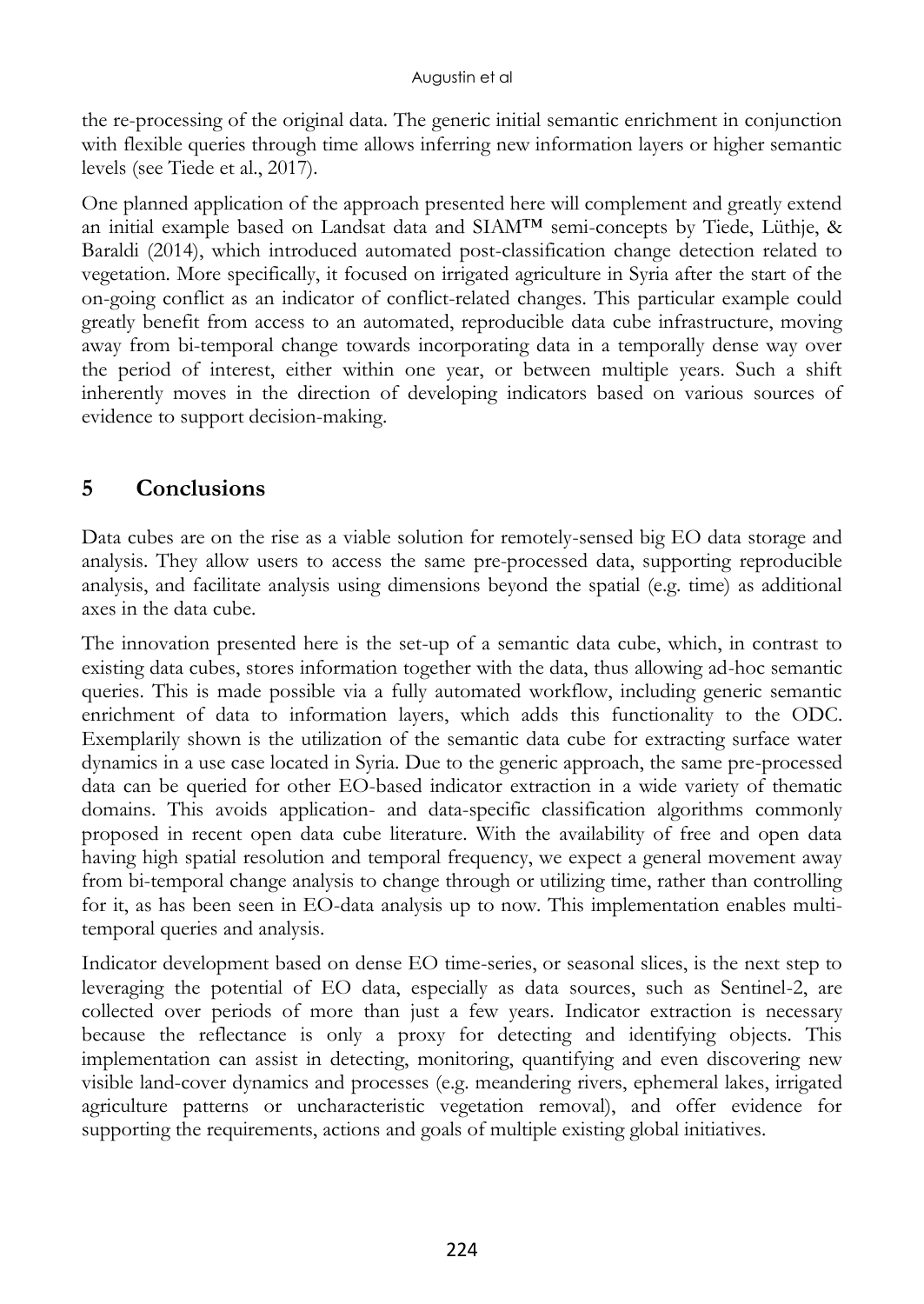## **Acknowledgements**

This research was supported by the Austrian Federal Ministry of Transport, Innovation and Technology (BMVIT) under the programme 'ICT of the Future' within the project SemEO (contract no: 855467).

## **References**

- Baraldi, A. (2011). Satellite Image Automatic MapperTM (SIAMTM ) A Turnkey Software Executable for Automatic Near Real-Time Multi-Sensor Multi-Resolution Spectral Rule-Based Preliminary Classification of Spaceborne Multi-Spectral Images. Recent Patents on Space Technology, 1(2), 81–106.
- Baraldi, A. (2018, January 8). SIAM\_Report\_BACRES\_v1.18.pdf. Retrieved 29 January 2018, from http://siam.andreabaraldi.com/content/Documentation/SIAM\_Report\_BACRES\_v1.18.pdf
- Baraldi, A., & Boschetti, L. (2012). Operational Automatic Remote Sensing Image Understanding Systems: Beyond Geographic Object-Based and Object-Oriented Image Analysis (GEOBIA/GEOOIA). Part 1: Introduction. Remote Sensing, 4(9), 2694–2735. https://doi.org/10.3390/rs4092694
- Baraldi, A., Durieux, L., Simonetti, D., Conchedda, G., Holecz, F., & Blonda, P. (2010a). Automatic Spectral Rule-Based Preliminary Classification of Radiometrically Calibrated SPOT-4/-5/IRS, AVHRR/MSG, AATSR, IKONOS/QuickBird/OrbView/GeoEye, and DMC/SPOT-1/-2 Imagery -- Part II: Classification Accuracy Assessment. IEEE Transactions on Geoscience and Remote Sensing, 48(3), 1326–1354. https://doi.org/10.1109/TGRS.2009.2032064
- Baraldi, A., Durieux, L., Simonetti, D., Conchedda, G., Holecz, F., & Blonda, P. (2010b). Automatic Spectral-Rule-Based Preliminary Classification of Radiometrically Calibrated SPOT-4/-5/IRS, AVHRR/MSG, AATSR, IKONOS/QuickBird/OrbView/GeoEye, and DMC/SPOT-1/-2 Imagery – Part I: System Design and Implementation. IEEE Transactions on Geoscience and Remote Sensing, 48(3), 1299–1325. https://doi.org/10.1109/TGRS.2009.2032457
- Baumann, P. (2017). The Datacube Manifesto. Retrieved 30 January 2018, from http://www.earthserver.eu/tech/datacube-manifesto
- Baumann, P., Dehmel, A., Furtado, P., Ritsch, R., & Widmann, N. (1998). The Multidimensional Database System RasDaMan. In Proceedings of the 1998 ACM SIGMOD International Conference on Management of Data (pp. 575–577). New York, NY, USA: ACM. https://doi.org/10.1145/276304.276386
- CEOS. (2017). The CEOS open data cube initiative. Retrieved from https://docs.wixstatic.com/ugd/f9d4ea\_1aea90c5bb7149c8a730890c0f791496.pdf
- CEOS-SEO. (2017). data\_cube\_notebooks: Jupyter Notebook examples for our Data Cube capable algorithms and functions. Jupyter Notebook. Retrieved from https://github.com/ceosseo/data\_cube\_notebooks (Original work published 2016)
- Corbane, C., Kemper, T., Pesaresi, M., Freire, S., & Louvrier, C. (2016). Monitoring the Syrian Humanitarian Crisis with the JRC's Global Human Settlement Layer and Night-Time Satellite Data. https://doi.org/10.2788/297909
- Drusch, M., Del Bello, U., Carlier, S., Colin, O., Fernandez, V., Gascon, F., … Bargellini, P. (2012). Sentinel-2: ESA's Optical High-Resolution Mission for GMES Operational Services. Remote Sensing of Environment, 120, 25–36. https://doi.org/10.1016/j.rse.2011.11.026
- ESA. (2017, January 27). Sentinel High Level Operations Plan (HLOP): COPE-S1OP-EOPG-PL-15- 0020. Retrieved

from https://earth.esa.int/documents/247904/685154/Sentinel\_High\_Level\_Operations\_Plan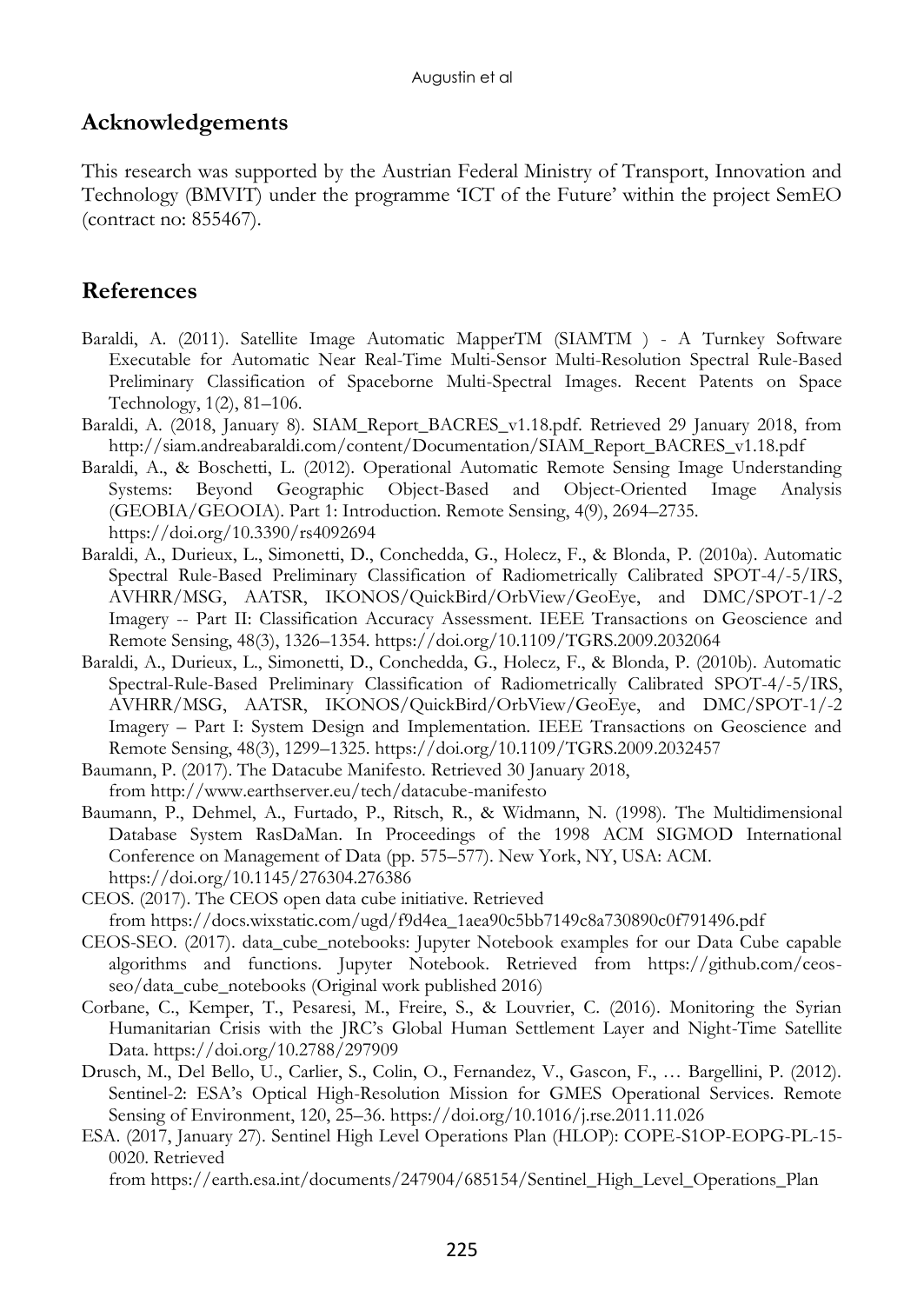- Geoscience Australia, CSIRO, & NCI. (2017a). Data Access API Open Data Cube 1.4.0+0.g7682003 documentation. Retrieved 30 January 2018, from https://datacube-core.readthedocs.io/en/stable/dev/api.html
- Geoscience Australia, CSIRO, & NCI. (2017b). Indexing Data Open Data Cube 1.4.0+0.g7682003 documentation. Retrieved 29 January 2018,
- from https://datacube-core.readthedocs.io/en/stable/ops/indexing.html
- Geoscience Australia, CSIRO, & NCI. (2017c). Ingesting Data Open Data Cube 1.4.0+0.g7682003 documentation. Retrieved 29 January 2018,

from http://datacube-core.readthedocs.io/en/stable/ops/ingest.html

Geoscience Australia, CSIRO, & NCI. (2017d). Miniconda (recommended) — Open Data Cube 1.4.0+0.g7682003 documentation. Retrieved 29 January 2018,

from http://datacube-core.readthedocs.io/en/stable/ops/conda.html

- Giuliani, G., Chatenoux, B., Bono, A. D., Rodila, D., Richard, J.-P., Allenbach, K., … Peduzzi, P. (2017). Building an Earth Observations Data Cube: lessons learned from the Swiss Data Cube (SDC) on generating Analysis Ready Data (ARD). Big Earth Data, 0(0), 1–18. https://doi.org/10.1080/20964471.2017.1398903
- Giuliani, G., Dao, H., De Bono, A., Chatenoux, B., Allenbach, K., De Laborie, P., … Peduzzi, P. (2017). Live Monitoring of Earth Surface (LiMES): A framework for monitoring environmental changes from Earth Observations. Remote Sensing of Environment. https://doi.org/10.1016/j.rse.2017.05.040
- Hagolle, O. (2018). Automated download of Sentinel-2 L1C data from ESA (through wget). Python. Retrieved from https://github.com/olivierhagolle/Sentinel-download (Original work published 2015)
- Kersten, M., Zhang, Y., Ivanova, M., & Nes, N. (2011). SciQL, a Query Language for Science Applications. In Proceedings of the EDBT/ICDT 2011 Workshop on Array Databases (pp. 1– 12). New York, NY, USA: ACM. https://doi.org/10.1145/1966895.1966896
- Kluyver, T., Ragan-Kelley, B., Pérez, F., Granger, B. E., Bussonnier, M., Frederic, J., … others. (2016). Jupyter Notebooks - a publishing format for reproducible computational workflows. In Positioning and Power in Academic Publishing: Players, Agents and Agendas: Proceedings of the 20th International Conference on Electronic Publishing (pp. 87–90). IOS Press.
- Lewis, A., Oliver, S., Lymburner, L., Evans, B., Wyborn, L., Mueller, N., … Wang, L.-W. (2017). The Australian Geoscience Data Cube — Foundations and lessons learned. Remote Sensing of Environment, 202(Supplement C), 276–292. https://doi.org/10.1016/j.rse.2017.03.015
- Marr, D. (1982). Vision: a computational investigation into the human representation and processing of visual information. San Francisco: W.H. Freeman.
- Mueller, N., Lewis, A., Roberts, D., Ring, S., Melrose, R., Sixsmith, J., … Ip, A. (2016). Water observations from space: Mapping surface water from 25 years of Landsat imagery across Australia. Remote Sensing of Environment, Complete(174), 341–352. https://doi.org/10.1016/j.rse.2015.11.003
- Open Data Cube (ODC). (2017). opendatacube | CEOS. Retrieved 30 January 2018, from https://www.opendatacube.org/ceos
- Peel, M. C., Finlayson, B. L., & McMahon, T. A. (2007). Updated world map of the Köppen-Geiger climate classification. Hydrol. Earth Syst. Sci., 11(5), 1633–1644. https://doi.org/10.5194/hess-11- 1633-2007
- Pekel, J.-F., Cottam, A., Gorelick, N., & Belward, A. S. (2016). High-resolution mapping of global surface water and its long-term changes. Nature, 540(7633), 418. https://doi.org/10.1038/nature20584
- Stonebraker, M., Brown, P., Zhang, D., & Becla, J. (2013). SciDB: A Database Management System for Applications with Complex Analytics. Computing in Science Engineering, 15(3), 54–62. https://doi.org/10.1109/MCSE.2013.19